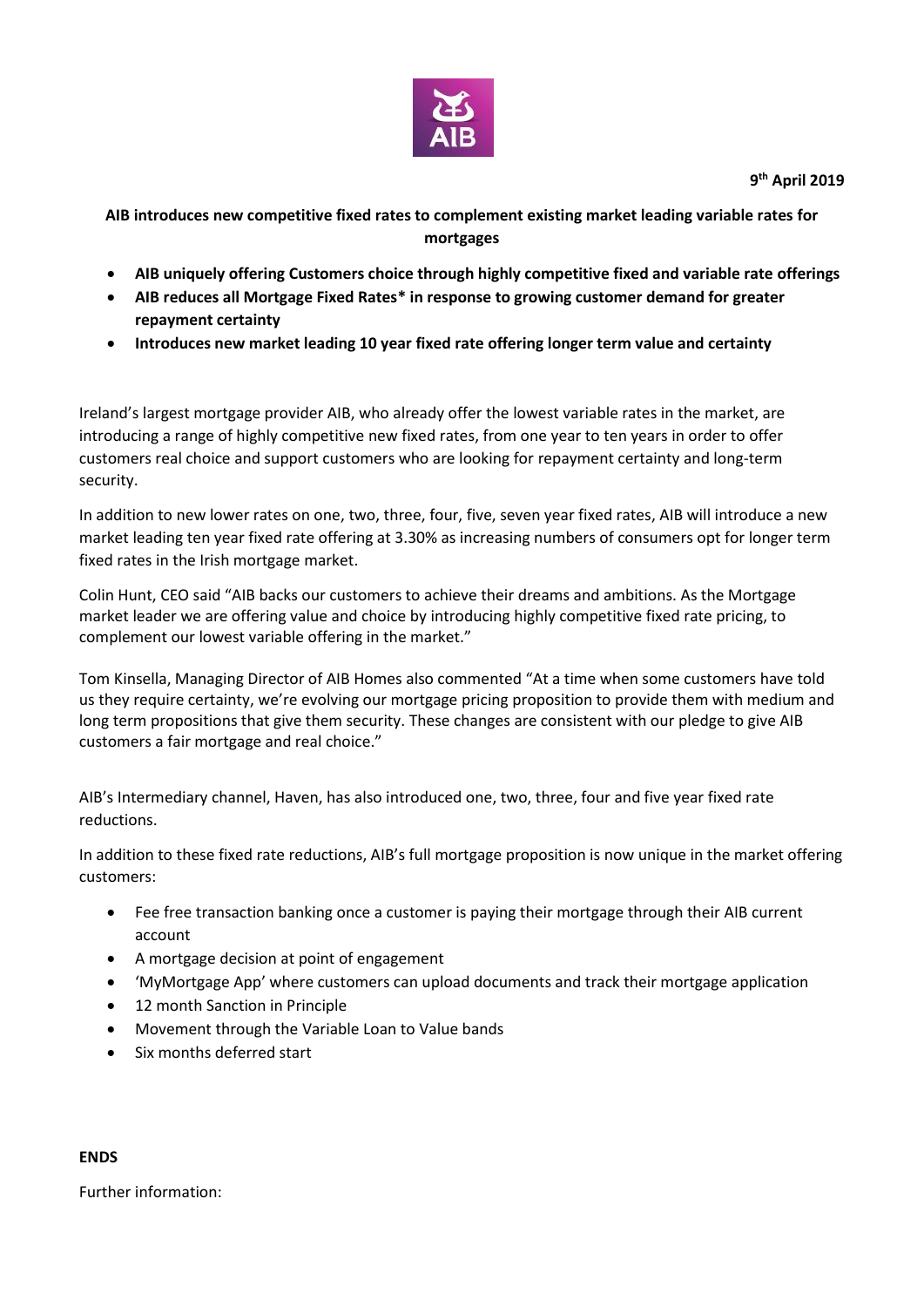Paddy McDonnell, Tel 01 641 2869 or 087 739 0743. Email: [paddy.x.mcdonnell@aib.ie](mailto:paddy.x.mcdonnell@aib.ie)

Stephen O'Shea, Tel: 01 772 0456 or 087 094 1077. Email: Stephen.p.o'shea@aib.ie

## N**otes to Editors:**

\*For owner occupier, primary dwelling home mortgage customers. Revised fixed rates come into effect from April 10<sup>th</sup> 2019 for all new customers and existing variable rate customers who wish to opt for a fixed rate. If an existing customer is already on a fixed rate and wants to avail of the new rates an early breakage cost may apply.

The changes included in this announcement apply to AIB customers in the Republic of Ireland only.

## **LTV Variable Interest Rate and SVR**

Loan to Value (LTV) Variable Interest Rate: The LTV variable interest rate available depends on the LTV band (which must be supported by a valuation report). The LTV band is the percentage representing the difference between the loan amount and the value of the property. For example, if a customer has a mortgage of €80,000 on a property valued at €100,000, their LTV rate band would be 80%.

Private Dwelling House (PDH) Standard Variable Rate is held by existing owner occupier mortgage customers only and is known as "PDH SVR". Customers who availed of this rate at loan draw-down remain on this rate for the duration of the loan term, unless they request to switch to a PDH fixed interest rate or to our 'LTV' variable interest rate. It is also the default reversionary rate for customers rolling off a fixed rate if they chose not to re-fix or avail of a LTV rate at the end of their fixed rate period.

## **Summary of rate changes announced**

| <b>Owner Occupier</b><br><b>Fixed Rates</b> | <b>Current</b> | <b>New</b><br><b>Effective from 10 April 2019</b> | <b>Reduction</b> |
|---------------------------------------------|----------------|---------------------------------------------------|------------------|
|                                             |                |                                                   |                  |
| 1 Year Fixed                                | 3.20%          | 3.15%                                             | $-0.05%$         |
| 2 Year Fixed                                | 3.20%          | 3.15%                                             | $-0.05%$         |
| 3 Year Fixed                                | 3.20%          | 2.85%                                             | $-0.35%$         |
| 4 Year Fixed                                | 3.30%          | 2.85%                                             | $-0.45%$         |
| 5 Year Fixed                                | 3.30%          | 2.85%                                             | $-0.45%$         |
| 7 Year Fixed                                | 3.50%          | 3.15%                                             | $-0.35%$         |
| 10 Year Fixed                               | n.a.           | 3.30%                                             | n.a.             |

**AIB** 

| <b>Owner Occupier Variable Rates</b> |       |
|--------------------------------------|-------|
| <b>SVR</b>                           | 3.15% |
| I TV $<$ 50%                         | 2.75% |